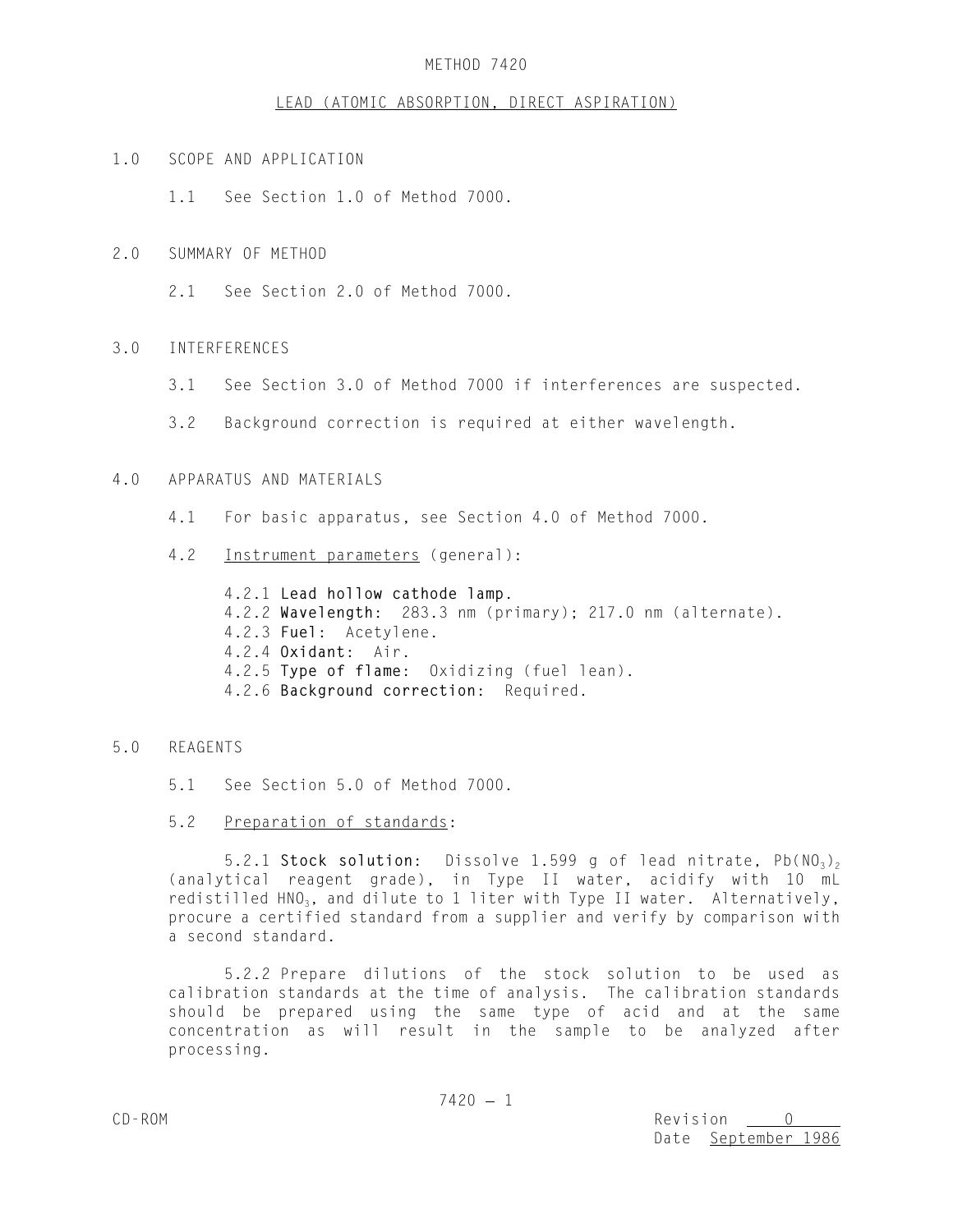6.0 SAMPLE COLLECTION, PRESERVATION, AND HANDLING

6.1 See Chapter Three, Section 3.1.3, Sample Handling and Preservation.

7.0 PROCEDURE

7.1 Sample preparation: The procedures for preparation of the sample are given in Chapter Three, Section 3.2.

7.2 See Method 7000, Paragraph 7.2, Direct Aspiration.

8.0 QUALITY CONTROL

8.1 See Section 8.0 of Method 7000.

9.0 METHOD PERFORMANCE

9.1 The performance characteristics for an aqueous sample free of interferences are:

Optimum concentration range: 1-20 mg/L with a wavelength of 283.3 nm. Sensitivity: 0.5 mg/L. Detection limit: 0.1 mg/L.

9.2 For concentrations of lead below 0.2 mg/L, the furnace technique (Method 7421) is recommended.

9.3 Precision and accuracy data are available in Method 239.1 of Methods for Chemical Analysis of Water and Wastes.

9.4 The data shown in Table 1 were obtained from records of state and contractor laboratories. The data are intended to show the precision of the combined sample preparation and analysis method.

10.0 REFERENCES

1. Methods for Chemical Analysis of Water and Wastes, EPA-600/4-82-055, December 1982, Method 239.1.

2. Gaskill, A., Compilation and Evaluation of RCRA Method Performance Data, Work Assignment No. 2, EPA Contract No. 68-01-7075, September 1986.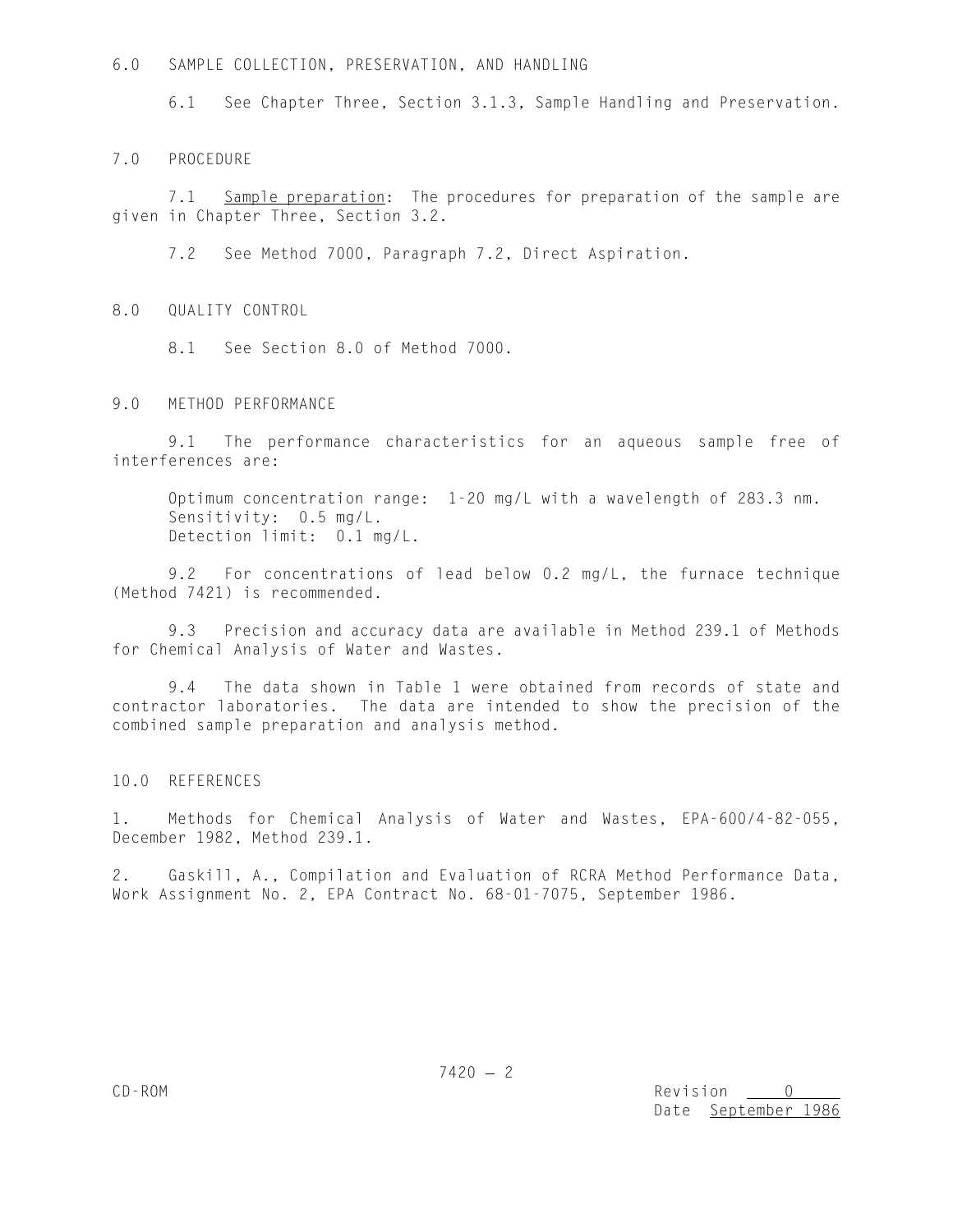| Sample<br>Matrix            | Preparation<br>Method | Laboratory<br>Replicates |
|-----------------------------|-----------------------|--------------------------|
| Wastewater treatment sludge | 3050                  | $450, 404$ ug/g          |
| Emission control dust       | 3050                  | $42,500, 63,600$ ug/g    |

# TABLE 1. METHOD PERFORMANCE DATA